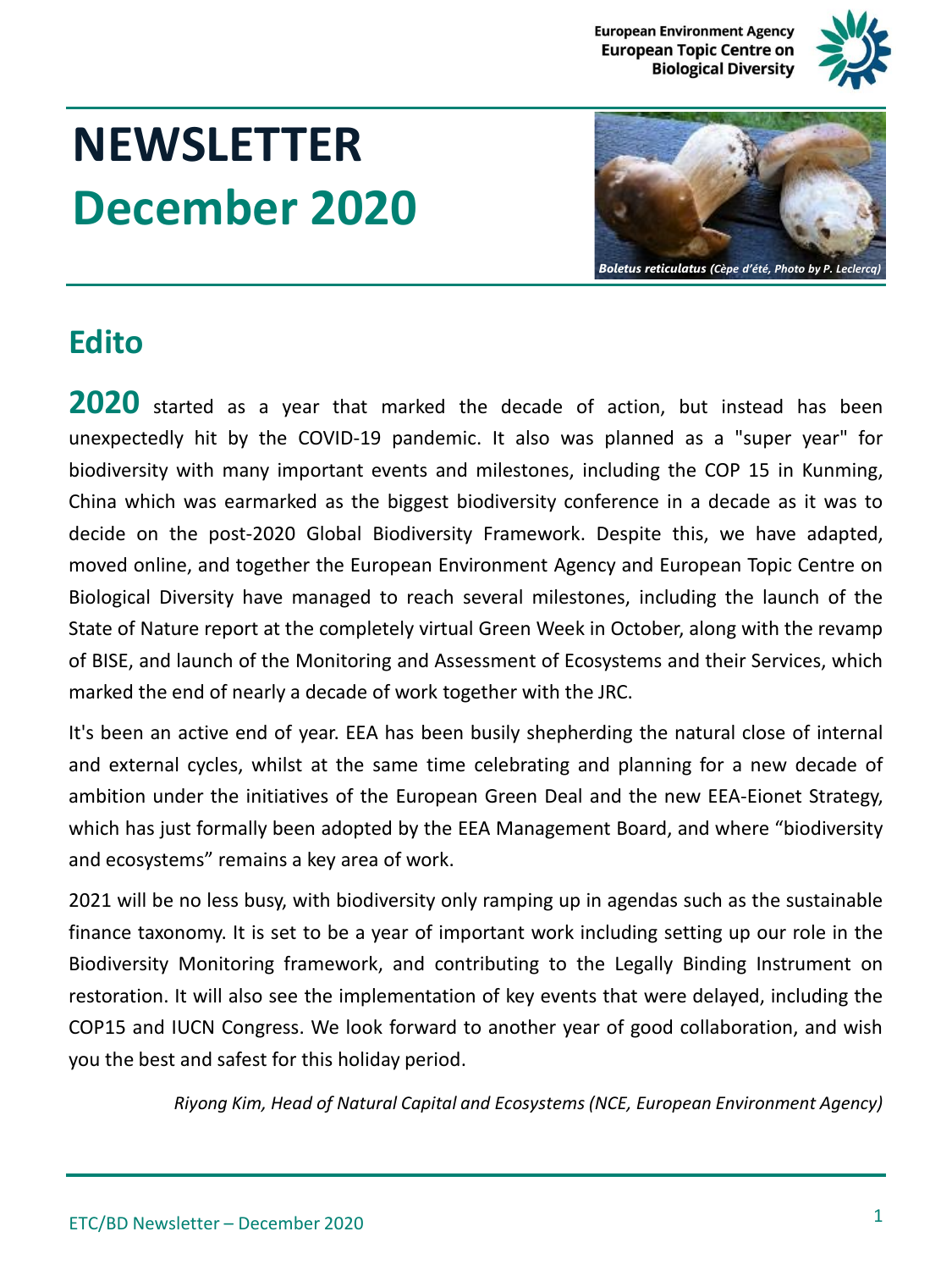ETC/BD Newsletter – December 2020

## **Riyong Kim**

Riyong Kim is Head of Natural Capital and Ecosystems (NCE) at the EEA. She is responsible for the strategic development of the Agency's work around biodiversity and ecosystems encompassing condition and trends in land and water environments, natural capital accounting as well as cross-cutting themes around food and production systems. Prior to joining EEA, Riyong led the programme on Decision Metrics and Finance at EIT Climate KIC. This work included developing a systems innovation approach to tackling short-termism and mainstreaming climate in financial markets in the EU.

She has worked in environmental and climate policy closely with UN Environment and UNFCCC, and before that, led the work on developing the methodology for capturing environmental and forest resources under the Living Standards Measurement Survey with the UN FAO, CIFOR, and World Bank PROFOR, and for the regional ENPI-FLEG program with IUCN.

Riyong has an interdisciplinary background, with a B.A., and B.Sc. in Environmental Science from University of New South Wales, Australia, and a M.Sc. In Agricultural Development (Forestry) and Ph.D. In Natural Resource Economics from University of Copenhagen, Denmark. She started her career working in international development and leading country programmes in Timor Leste and Aceh, Indonesia, and brings experience from the Brazilian Amazon, and Democratic Republic of Congo, as well as EU and CEE countries. Born in Australia with Korean heritage, Riyong is based in Copenhagen with her two kids.

## **Sophie Condé**

One of the founding figures of the ETC, Sophie Condé has been part of the Muséum core team for 25 years. As the work expanded from technical support to the Nature Directives to other biodiversity policies, she played a key role in developing new areas of expertise, such as indicators (with the SEBI initiative) or ecosystem assessment, working closely with JRC, DG Environment and experts from Member States on the MAES project. In addition to her role as expert and task manager, she took on the mantel of ETC deputy manager to support Dominique Richard.

Since October 1st, Sophie has been enjoying a well-deserved retirement on a island in Southern Britany.

### **Sandra Naumann**

Sandra Naumann, newly assigned ETC/BD deputy manager in succession to Sophie Condé, is a Senior Fellow at Ecologic Institute and coordinates the Institute's activities on biodiversity and Nature-based Solutions (NBS). Her work focuses on the evaluation and enhancement of land use and biodiversity conservation policies and their links to climate change. She works on different research projects in the area of NBS, assessing the policy and institutional context, the linkages between NBS, biodiversity and ecosystem services as well as citizen's perceptions of urban nature.

Sandra contributed to various projects analysing the drivers behind the successful implementation of the EU Nature Directives, assessing the status of implementation of Natura 2000 in Germany, the contribution of CAP measures to biodiversity, climate mitigation and soil protection as well as the integration of biodiversity data into urban assessments. As a member of the expert groups on 'nature-based solutions and renaturing' cities and the 'Valorisation of NBS research projects', she supported the European Commission, DG for Research and Innovation in the development of a European policy and research agenda for NBS.





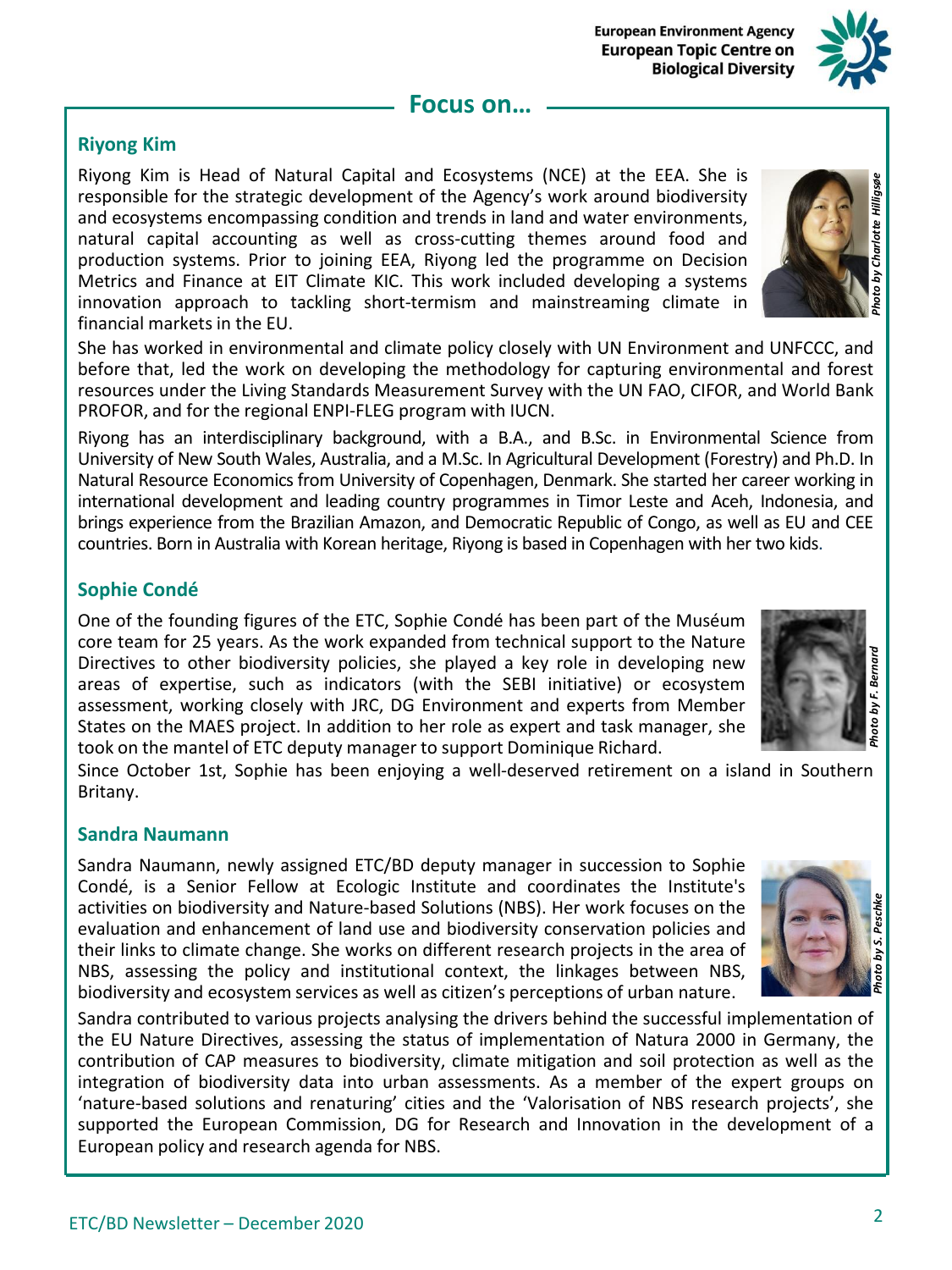

## **Nature Directives**

## Reporting under the Nature Directives

#### **State of Nature in the EU report**



The outcomes of Article 12 and Article 17 reporting (Nature Directives reporting) form the basis for the State of Nature in the EU report. The final 2020 European Environment Agency Report 'State of Nature in the EU – Results from the reporting under the Nature [Directives](https://www.eea.europa.eu/publications/state-of-nature-in-the-eu-2020) 2013- 2018' was published on 19 October 2020. This report provides the most recent assessment of the state of nature in the EU and is based on reports from Member States under the Birds (2009/147/EC) and the Habitats (92/43/EEC) directives and on subsequent assessments of the status of all protected habitats and species at EU or EU biogeographical levels. The report, apart from the detailed zoom on the status and trends of habitats and species, also provides the overview of main biodiversity drivers, impact of measures including the impact of the Natura 2000 network and the global assessment of progress towards Target 1 of the EU Biodiversity Strategy. The report further highlights the successes in nature conservation, shortcomings in current protection measures and actions and measures needed to further improve the conservation status of targeted habitats and species and the population status of birds.

The report is a result of a fruitful collaboration between several ETC partners, who made a major contribution to this report, and EEA. The report fully relies on the EU datasets and EU assessment compiled by the ETC/BD and EEA in preparation for production of the report. The report itself can be seen as an accomplishment of six years work process, which includes the ETC's and EEA's work on harmonising the assessment methods and approaches in Member State reports, compiling the quality assured EU datasets and diverse data products, elaborating on the publicly reviewed EU assessments and preparing the analysis and assessment feeding into the report.

The methods applied in the EEA's State of Nature report are provided in the ETC/BD's State of Nature in the EU - [Methodological](https://www.eionet.europa.eu/etcs/etc-bd/products/etc-bd-reports/etc-bd-technical-paper-2-2020-state-of-nature-in-the-eu-methodological-paper-methodologies-under-the-nature-directives-reporting-2013-2018-and-analysis-for-the-state-of-nature-2000) paper. This technical document explains all methodological processes that led to the assessments and results presented in the State of Nature Report. It includes descriptions of methodological approaches applied for determining conservation status and trends for Birds and Habitats Directive habitats and species, pressures and responses to protected species and habitats, the status of the Natura 2000 network and progress towards the relevant targets of the EU Biodiversity Strategy to 2020.

Although the main output from the reporting process is incontestably the State of Nature report, the wealth of data resulting from this process is available for a wide spectrum of users via diverse data products, including the tabular and spatial datasets, data viewers or online statistics and dashboards presenting both the EU and Member State results. All data products largely prepared by ETC/BD are available through the EEA's Nature reporting data [webpage.](https://www.eea.europa.eu/themes/biodiversity/state-of-nature-in-the-eu/explore-nature-reporting-data)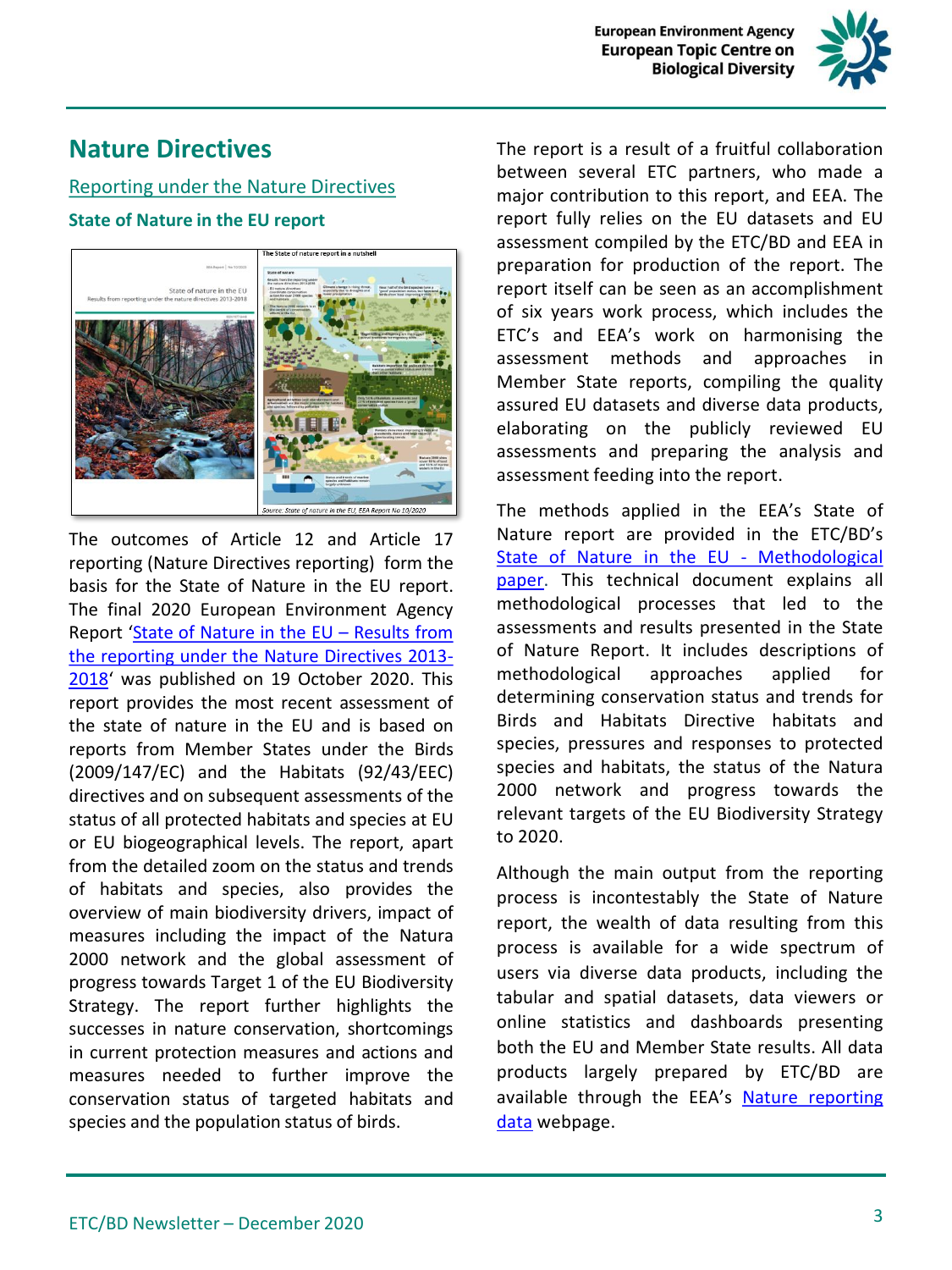

#### **State of Nature - EU Green Week session**



The main findings from the State of Nature report were shown at the Day 1 of the EU Green Week **2020** virtual [conference.](https://www.eugreenweek.eu/en) During the Green Week session '*How healthy is our nature? The 2020 State of Nature report',* Hans Bruyninckx, the executive director of EEA, stressed that the protected habitats and species continue to decline and that urgent action is essential to reverse these trends. Two ETC/BD experts participated to the State of Nature Green Week session. Sandra Naumann from Ecologic Institute made a short intervention on opportunities and challenges for fostering biodiversity and climate targets; Zelmira Gaudillat from MNHN in her short presentation pointed to needs of systemic changes in the agriculture and forestry in relation to ongoing deterioration of status of EU nature.

## **SEBI indicators**

The process for updating the indicators continues with a new version of the indicator on "Nationally designated terrestrial protected areas in Europe" (SEBI 007). This last update shows that in 2020, terrestrial protected areas now cover 26 % of EU's land (EU 27), with 18 % of this area designated as Natura 2000 sites. However, designation of protected areas is not in itself a guarantee of biodiversity conservation, and effective management will require building a coherent and well-connected network of protected areas with clearly defined conservation objectives and measures. In 2021, ETC/BD will continue to support EEA in reviewing the SEBI indicators in the light of the new governance and monitoring framework provided by the EU biodiversity strategy for 2030, as well as the post-2020 global biodiversity framework and Sustainable Development Goals.

## **Ecosystem Assessments**

#### Mapping and Assessment of Ecosystems and their Services (MAES)

The first EU-wide Ecosystem Assessment was released on October 21st, during the 2020 Biodiversity Green Week. Carried out by the Joint Research Centre, the European Environment Agency, DG Environment and the European Topic Centres on Biological Diversity and on Urban, Land and Soil Systems, this masterpiece of more than 1 000 pages is the result of eight years of intense interactions between science and policy. It presents an analysis of the pressures and condition of terrestrial, freshwater and marine ecosystems of the EU, using a single and comparable methodology based on European data on trends of pressures and condition relative to the policy baseline in 2010.

This assessment provides an indicator framework to measure change in ecosystems and address specific policy needs. It constitutes a knowledge base to support the evaluation of the 2020 EU biodiversity targets and provides a data foundation for future assessments and policy developments, in particular to support the ecosystem restoration agenda of the next decade (2020-2030). Facts alone are a necessary condition, but they are not enough for transformative change to take place. It is now time to act and implement the European Green Deal!

Key conclusions of this report are that the condition of ecosystems under legal designation is largely unfavourable, but also that there are large gaps in those legal protections. On land, 76 % of the area of terrestrial ecosystems, mainly forests, agroecosystems and urban ecosystems are excluded from a legal designation under the Birds and Habitats Directives. Moreover, impacts from climate change on ecosystems are increasing, among which the rising land and sea surface temperatures, the reduction in effective rainfall, the higher incidence of extreme drought events and the further acidification of marine ecosystems relative to the 2010 baseline values.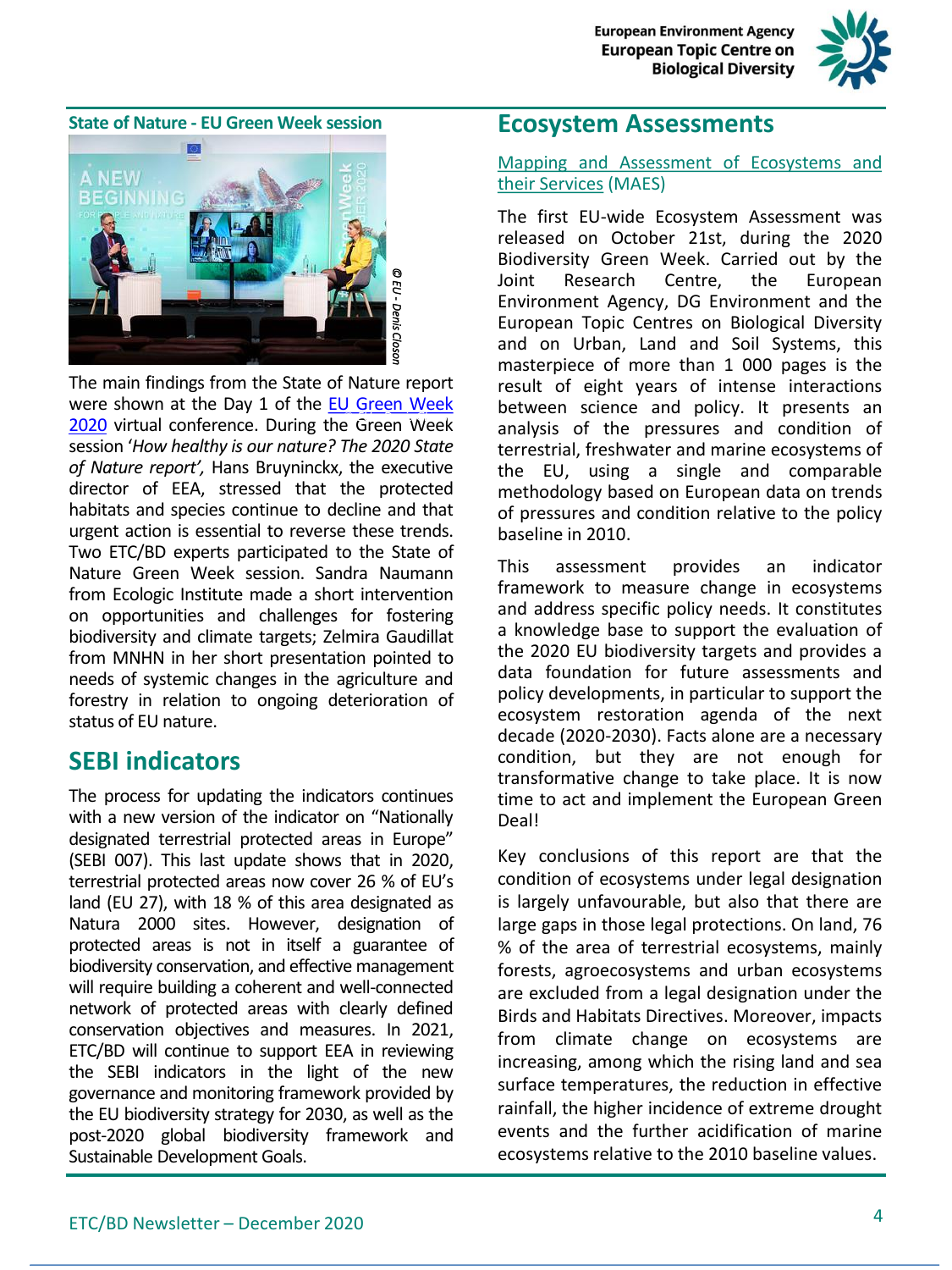

Invasive alien species of union concern are most often reported by Member States in coastal, forest and freshwater habitats protected by the Habitats Directive, but it appears that they have the most important impacts in urban and grasslands ecosystems. As a result, and despite downward trends of emissions of nitrogen and phosphorus to the environment, the combination of pressures on ecosystems as well as their possible interactions with climate change, and the further spread of invasive alien species, are causing a serious threat to the EU's biodiversity. Pressures from overfishing activities and marine pollution are also high, leading to the degradation and loss of marine biodiversity and habitats.

Finally, the analysis of trends in ecosystem services concluded that while the current potential of ecosystems to deliver services (timber, protection against floods, crop pollination and nature-based recreation) is equal to or lower than the baseline value for 2010, the demand for these services has significantly increased. A lowered potential in combination with a higher demand creates the risk of further eroding the condition of ecosystems and their contribution to human well-being.

#### *Press Release:*

*[https://ec.europa.eu/commission/presscorner/d](https://ec.europa.eu/commission/presscorner/detail/en/mex_20_1960) etail/en/mex\_20\_1960*

*EU ecosystems and their services on BISE:* <https://biodiversity.europa.eu/ecosystems>

#### Support to the EU Pollinators Initiative

The ETC/BD has published a report that aims at identifying the habitat types from the Annex I of the Habitats Directive that are the most important for pollinating insects. Typical plant species for Annex I habitat types (6 693 species) were classified regarding their importance (used as food source) for pollinating insects. Then, species richness of those important plant species (about 3 800 species) was used to rank all habitat groups and Annex I habitat types. Grasslands, Sclerophyllous scrubs and Temperate heaths are the top three habitat groups important for pollinating insects.

Further work on additional parameters to improve the ranking will be carried out in 2021: improving the compilation of typical species of the selected

Annex I habitats, and testing the use of habitat distribution and habitat type area as additional indicators to decide the ranking of habitat types regarding their importance for pollinating insects.

https://www.eionet.europa.eu/etcs/etc[bd/products/etc-bd-reports/etc-bd-technical](https://www.eionet.europa.eu/etcs/etc-bd/products/etc-bd-reports/etc-bd-technical-paper-1-2020-report-for-a-list-of-annex-i-habitat-types-important-for-pollinators)paper-1-2020-report-for-a-list-of-annex-ihabitat-types-important-for-pollinators

#### Green Infrastructure network in Europe

The backbone of the EU Green Infrastructure consists of the Natura 2000 network and the other protected areas at the European level. As such, the Green infrastructure network in Europe is characterized by all Green infrastructure that can be connected with each other through natural and semi-natural corridors. During the last year, ETC/BD tried to assess this EU GI network toward its ability to provide multiple Ecosystem services, themselves addressing some of the EU policy objectives. Using existing data from JRC and CORINE land cover, ETC/BD produced maps of the EU GI network supporting three EU policy sectors (Biodiversity conservation, Climate mitigation and Water protection) showing low, limited, important and key service areas. This work however only shows the potential ability for this network to support those EU policies, as it does not consider data related to ecosystem condition.

The question of condition was considered in another work led by ETC/ULS, in collaboration with ETC/BD. Dedicated to wetlands, this mapping study used the Extended Wetland Ecosystem maps from 2015, JRC's maps on Ecosystem services and distribution maps of species of Community interest according to their conservation status, in order to show both the ability of wetlands to contribute to the Favourable conservation status of selected species of Community interest (very low, low, high contribution) and to provide ecosystem services (low, limited, important and key services areas). The result aims at guiding restoration efforts through six "level of intervention" categories. ETC/BD intervened on the field of synergies and trade-offs among ecosystem services provided by those ecosystems, in order to show where restoration could enhance the delivery of multiple ecosystem services.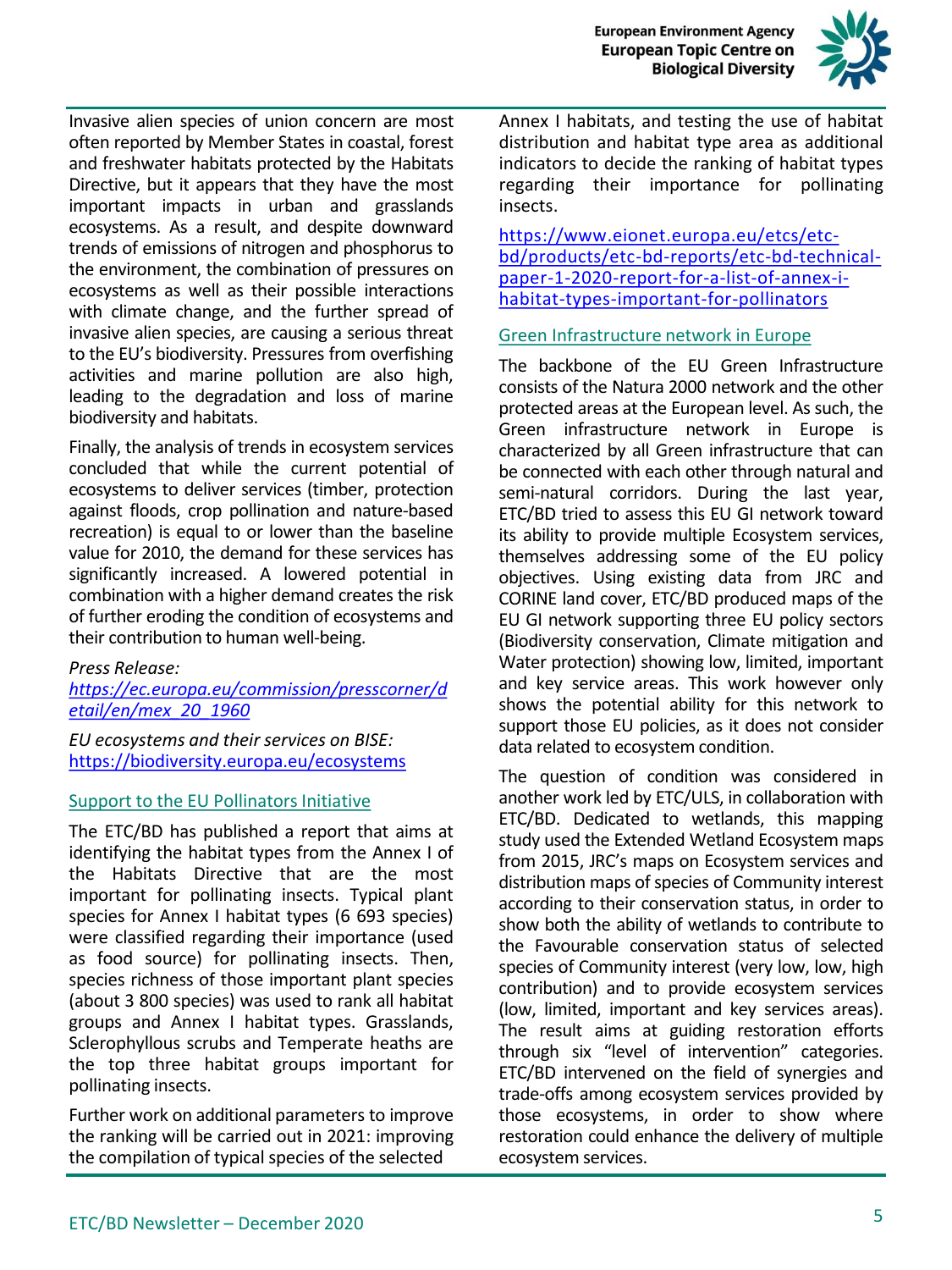

# **EU Biodiversity strategy**

All along 2020, ETC/BD has been compiling a monthly digest of published articles of ideas, proposals and initiatives related to the EU post-2020 biodiversity strategy, in English, French, Spanish, Portuguese and German. At first, this digest related the diversity of contribution and position toward the post-2020 global biodiversity framework, until the Strategy was officially published in May 2020. Then, this work provided an overview of the different analyses of this new strategy, from NGOs to Member States passing by thematically oriented actors. Later in 2020, the digests allowed to take a step back on the strategy by collecting points of view and analyses of biodiversity conservation with regard to the other EU policies being revised, and in particular those relating to agriculture: the Common Agricultural Policy (CAP).

In 2021, this monthly digest initiative will focus on Ecosystem restoration and restoration effectiveness, in order to feed the reflection on the implementation of the Restoration plan, as well as the development of the new legally binding instrument which will set the various targets and objectives to be achieved in 2030. Organised in thematic volumes, the digests will try to cover feedbacks from ongoing ecosystem restoration activities, scientific proposals for restoration targets, position papers, grey literature and corporate papers.

## **EUNIS**

## EUNIS habitats

An NRC EIONET webinar took place on December 8th with a focus on the revision of the EUNIS inland water habitats. The webinar is an extension of the 2019 EIONET consultation where participants commented on a proposed revision to current structure. The webinar itself focussed on specific questions from the consultation such as amendments to the proposed discriminating factors and the inclusion of missing water body types.

There were up to 29 participants throughout the day and 13 EIONET countries were represented. ETC/BD consortium partners WENR and MNHN presented, along with colleagues from ETC/ICM and EEA, on the overview of the EUNIS classification, the background to the proposed inland waters revision, other freshwater habitat typologies and biological datasets that feed into the revision. The webinar was divided into consecutive sessions on standing and running waters. Following on from this, it is intended to hold a workshop with a group of freshwater experts, in March 2021, with the aim of further refining the proposal. The revision will be completed in late 2021.

# **Invasive Alien Species (IAS)**

What did the Member States report on pressures caused by IAS under the Habitats and the Birds Directive? And which impacts of IAS on the habitats and species covered by these directives were reported in the context of the IAS regulation?

These questions were investigated by UBA, MNHN and SLU as ETC/BD partners. The experts looked at the numbers and frequency of habitats and species affected by IAS of Union concern.

The resulting report illustrates – by means of case studies - the differences in information on IAS occurrence, distribution and impact provided by the Member States. Furthermore, the distribution of IAS of Union concern is compared to Natura 2000 network.



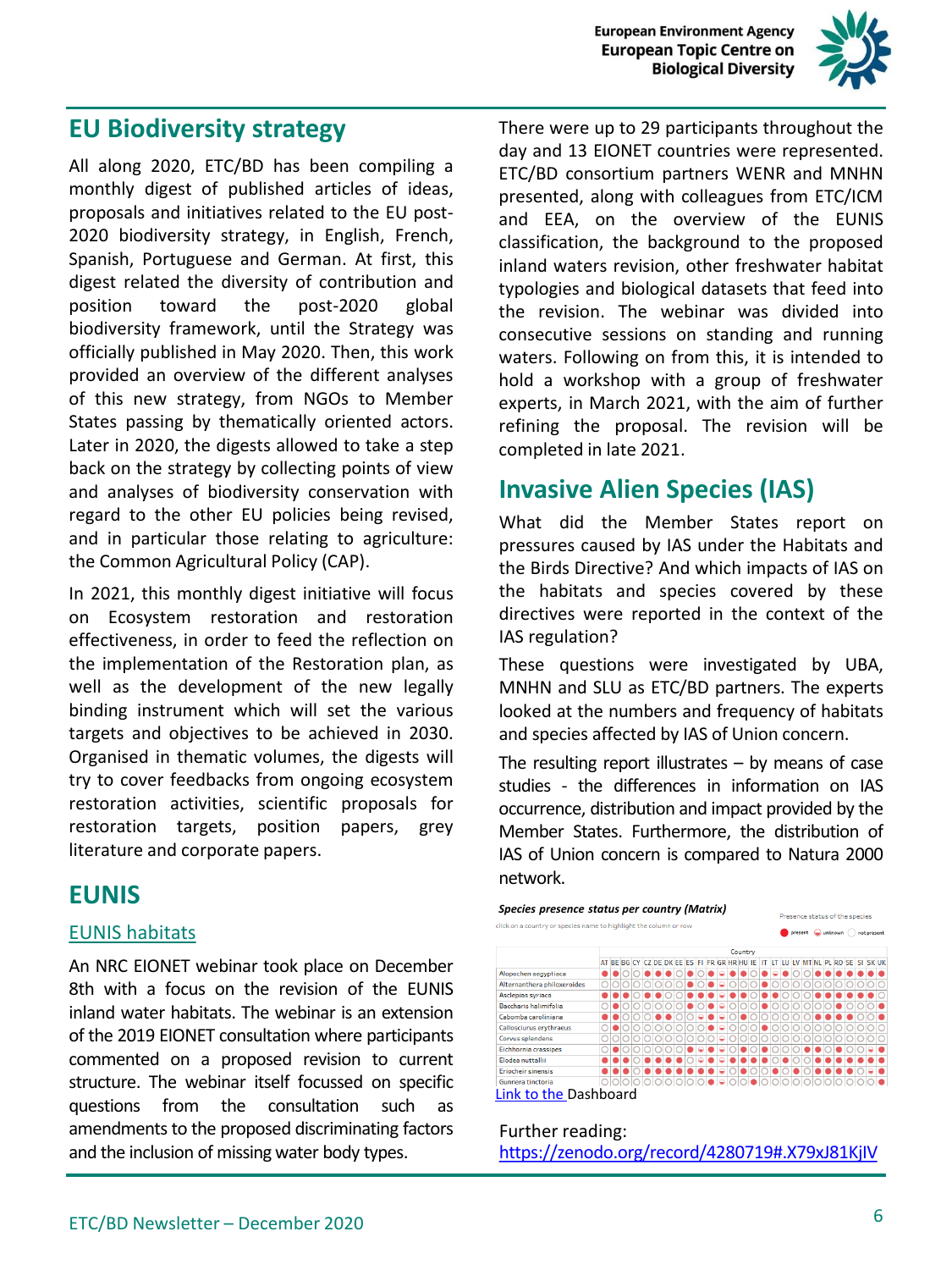

# **Protected areas networks**

In the yearly technical coordination meeting between the Council of Europe, European Commission, European Environment Agency, ETC/BD and UNEP/WCMC, a discussion was initiated on how the existing data flows on protected areas need to be improved to serve the assessment of progress towards the new European and global targets on protected areas networks. A first exchange on guidelines between the EC and the Member States recently revealed that key terms such as on strict protection and other area based conservation measures (OECMs) still require further definition. The ETC/BD will support the EEA in the coming year with the clarification of key concepts, the revision of the dataflows and the preparation for the assessment of the Trans European Nature Network in 2024.

# **News from EIONET**

With COVID-19 rising again through Europe, the usual NRC Biodiversity meeting was converted to a series of webinars, with the support of the ETC/BD (WENR and MNHN):

September 29: dedicated to the new EU Biodiversity Strategy to 2030, it was also the opportunity to present to the network the EEA and Eionet Strategy to 2030.

November 20: focussed on the State of Nature report, with the participation of the Council of Europe to present the first results of the reporting under resolution 8 of the Bern Convention, towards pan European assessment of species and habitats.

December 8: targeted on the revision of the EUNIS classification of inland water habitats(see EUNIS).

The use of polls and open questions has helped the meetings to remain interactive, even with such large groups online. This paves the way for other webinars in 2021, in addition to an in person meeting, if circumstances allow.

# **News from our partners**

## Ecologic

## **Biodiversity and Nature-based Solutions**

The report outlines the contribution of over 30 EU-funded research and innovation projects to EU biodiversity, climate and other policy objectives and sustainable transition processes.



It highlights new approaches to support the development and management of biodiverse nature-based solutions (NBS) and provides insights into governance models to deliver biodiversity benefits. Remaining research gaps as well as policy recommendations to promote the mainstreaming and enhanced contribution of biodiverse NBS across biodiversity and other sectoral policies are provided, not least to foster a sustainable societal transformation in Europe and beyond.

[https://op.europa.eu/en/publication-detail/-/publication/d7e8f4d4-c577-](https://op.europa.eu/en/publication-detail/-/publication/d7e8f4d4-c577-11ea-b3a4-01aa75ed71a1/language-en/format-PDF/source-172569677) 11ea-b3a4-01aa75ed71a1/language-en/format-PDF/source-172569677

### **JNCC**

### **UK Biodiversity Indicators 2020**

The UK biodiversity indicators were updated on 15 October 2020 on the JNCC website – see [https://jncc.gov.uk/ukbi](https://jncc.gov.uk/our-work/uk-biodiversity-indicators)

The indicators are published by JNCC and Defra as a National Statistics Compendium, and are



Government official statistics about changes in biodiversity.

The UK Biodiversity Indicators are dependent on a wide variety of data, provided by government, research bodies, and the voluntary sector  $-$  in total nearly 100 organisations are involved.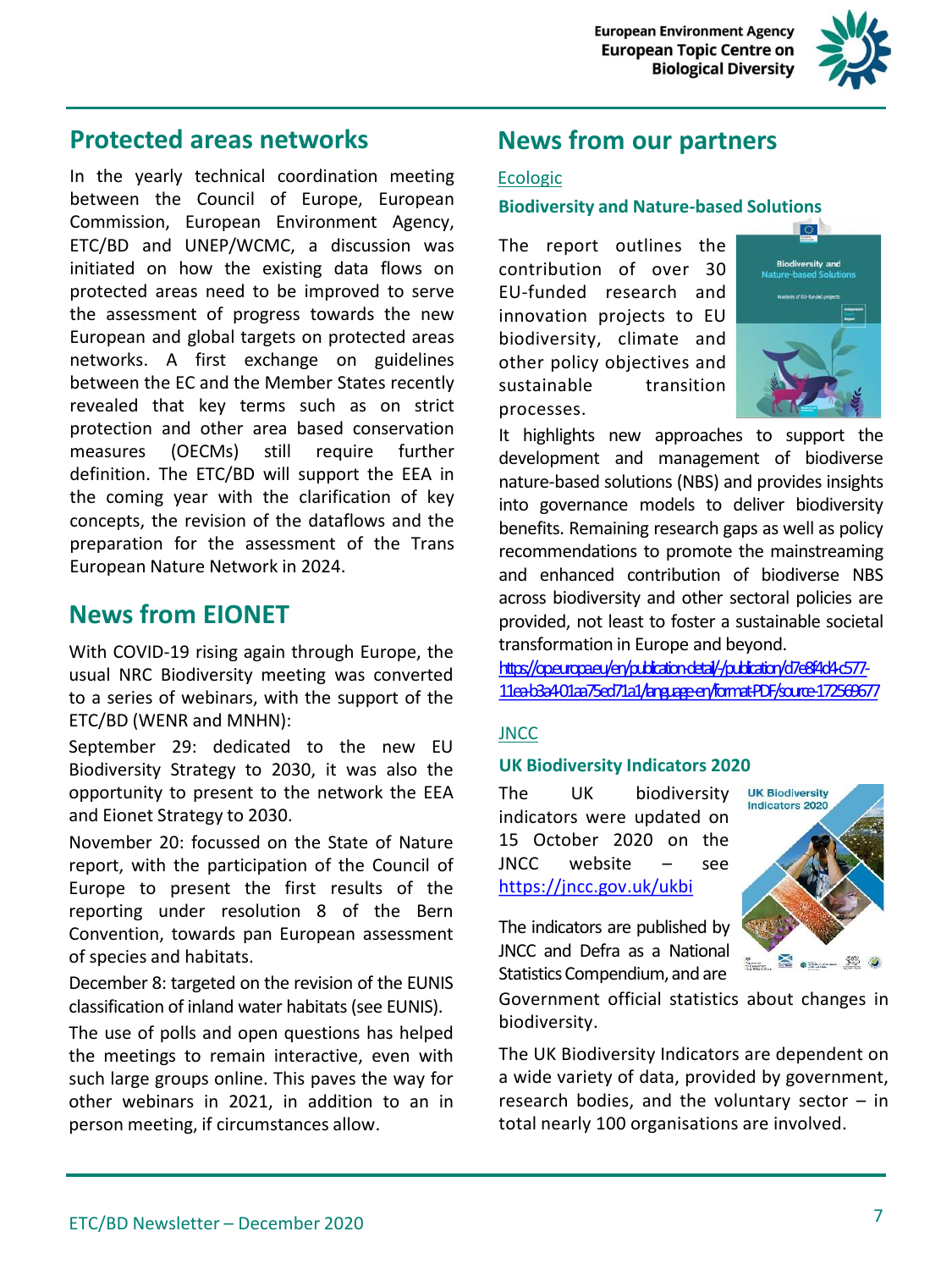

The presentation and assessment of the indicators has been verified by the data providers, and the production and editing of the indicators is overseen by government statisticians.

#### Contact file:

James Williams, Biodiversity Indicators Manager [James.Williams@jncc.gov.uk](mailto:James.Williams@jncc.gov.uk)



### **Naturalis**

#### **Catalogue of Life infrastructure**

Catalogue of Life (COL) is the global index of species. Taxonomic communities are at the heart of the COL Checklist. These communities provide the authoritative content that make up the global species list. COL delivers daily services to resolve species names for many users originating from amongst others, the scientific community, biodiversity data infrastructures, but also from nature management authorities and policymakers. For the ETC/BD, Naturalis Biodiversity Center and COL assist in resolving species names originating from legal documents of EU Members States.

In December, COL will launch the first products of the new COL infrastructure. This infrastructure is built in close partnership with the Global Biodiversity Information Facility.

The first products consist of the COL [Portal,](http://catalogueoflife.org/) COL [ChecklistBank,](http://data.catalogueoflife.org/) and [COL](http://api.catalogueoflife.org/) API. Through the new portal and API, monthly updates of the COL Checklist will be available. COL ChecklistBank will serve as a common repository for publishing and making available authoritative taxonomic checklists. Some, but not all, of these checklists will contribute to the global COL Checklist. The European Nature Information System of the European Environmental Agency will make use of the services of the new Catalogue of Life infrastructure to resolve species names.

### h[ttps://www.catalogueoflife.org](https://www.catalogueoflife.org/) [https://www.gbif.org](https://www.gbif.org/)



# **Publications**

### **ETC/BD Technical Papers and Working papers**

The ETC/BD and its predecessors have produced many reports over the past 25 years. A selection of these reports is now available on our website in the ETC/BD [Technical](https://www.eionet.europa.eu/etcs/etc-bd/products/bd-reports) papers and Working papers section.

ETC/BD reports are also coming to Zenodo, the open-access European repository, in a dedicated [community](https://zenodo.org/communities/eea-etc/search?page=1&size=20) curated by EEA: the European Topic Centre knowledge hub.